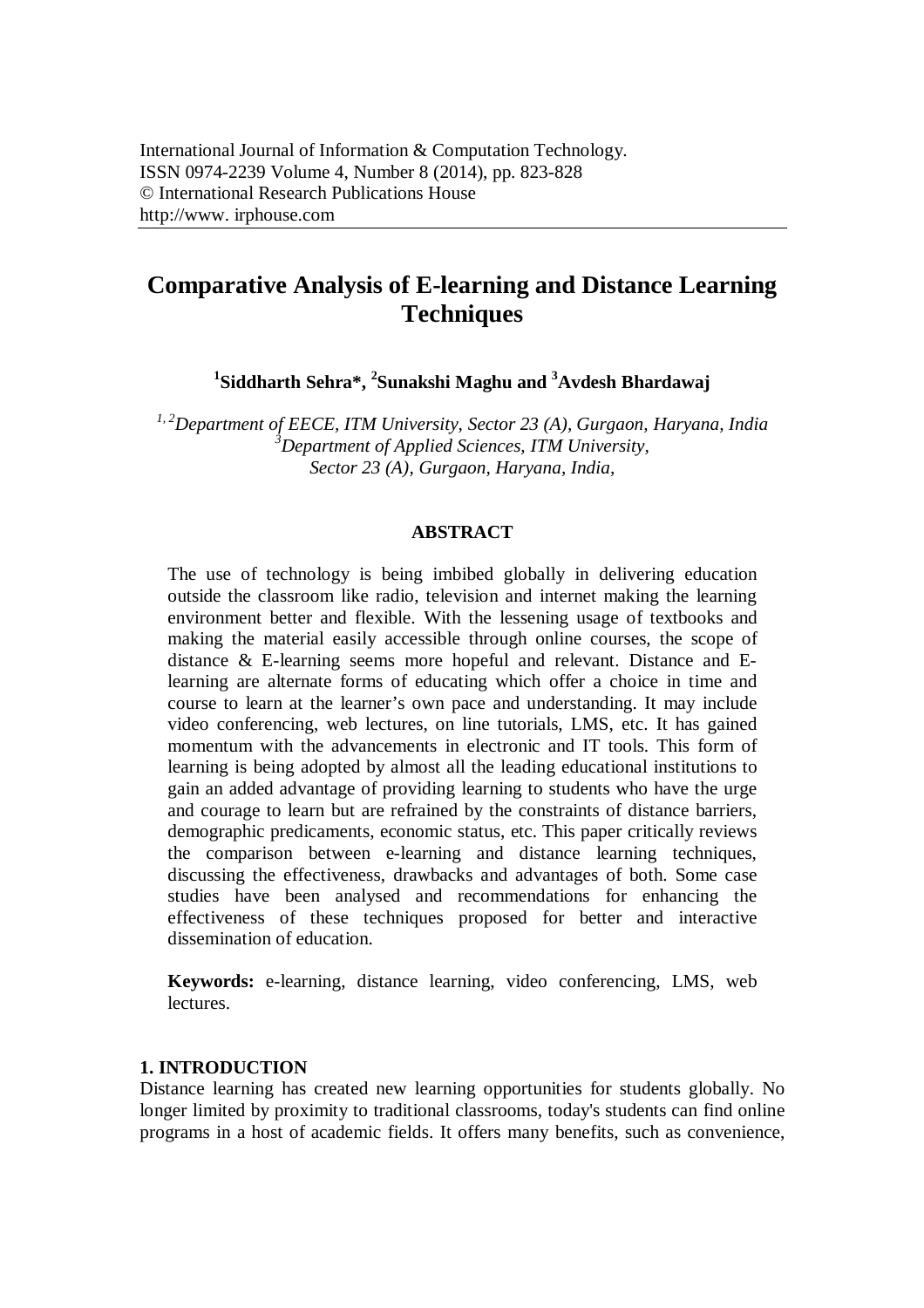flexibility and sometimes lesser tuition rates. Distance-learning classes can present problems for students in the areas of support, interactivity, commitment and technology.E-learning is broadly inclusive of all the forms of education that makes use of technology and multimedia. <sup>[1]</sup> This form of learning gives a benefit to those who have a credit crunch and is a very effective way of learning, thereby having no environmental drawback with a fast delivery of content from one place to another. The various challenges being faced by E-learning are awareness amongst people, computer literacy, bandwidth and connectivity, adoption rate and language barrier. A comparative analysis has been made here between the two forms of learning, most commonly known as D-learning and E-learning listing all the benefits, drawbacks and areas of improvement.<sup>[3]</sup>

# **2. DISCUSSIONS 2.1) THE LEARNING HISTORY**

*Distance learning:* The earliest distance education courses dates back to the early 18th century in Europe. The first distance education course in the modern sense was provided by Sir Isaac Pitman in the 1840s.

*E-learning:* The term e-learning came into picture in the year 1999, but sources suggest that it was already present in the early  $19<sup>th</sup>$  century.

#### **2.2) DIFFERENCE BETWEEN DISTANCE LEARNING AND E-LEARNING**

*2.2.1) Distance learning*: Distance learning is a sequential and step by step delivery system that connects learners, regardless of their location, with educational resources provided to them. The resources and a step by step guide are provided to the learner for keeping in touch with normal regular attending students.

*2.2.2) E-learning*: E-Learning is a term that refers to a wide range of electronically distributed teaching and training materials. It most commonly refers to anytime, anywhere electronic or computer-supported learning and is often associated with online courses.  $^{[2]}$ It also includes the power point presentations, short video films, questionnaire based on them and graphical representations to teach all the stuff.

## **2.3) COMPARATIVE ADVANTAGES OF DISTANCE LEARNING AND E-LEARNING**

*2.3.1 Flexibility:* It is the biggest advantage of distance learning. It holds true for those who are working professional and want to study side by side. It also has an advantage that you can fund your own studies by working. This advantage is also valid as in case of E-learning. It provides us with the advantage of learning and earning which goes hand in hand making it easier for weaker sections of the society to learn things.

2.3.2 *Economical:* One of the reasons that encourage the weaker section of the society to start learning is that it is financially feasible for them to take up distance learning,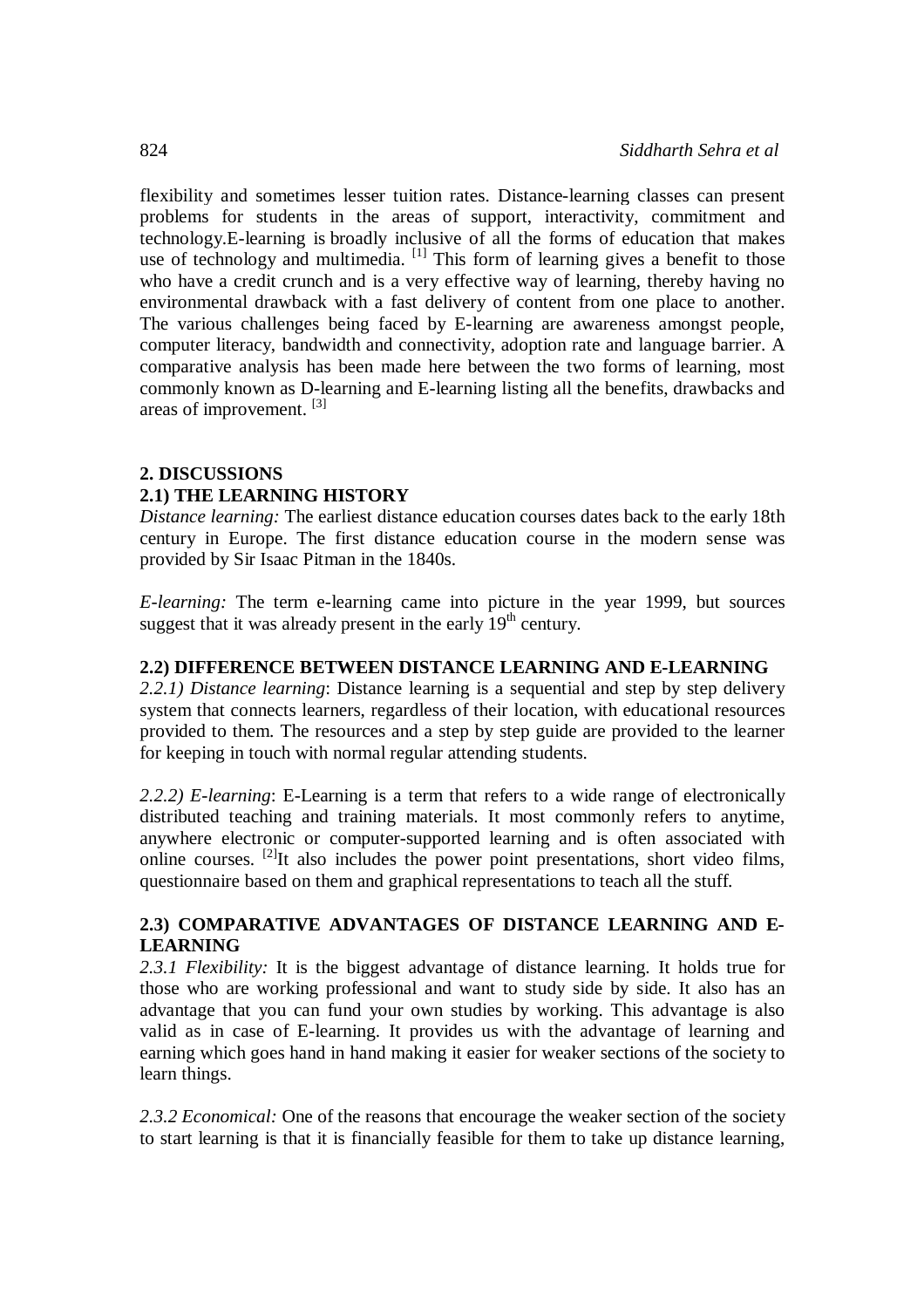as they offer reduced fees and a similar scope to learn. The Distance learning thus helps everyone in the society to get education, by taking up the same scheme of course as in university and for the one who are pursuing via distance education. Elearning is more on expensive side, as the access to computers is not always realistic for everyone. Thus making it comparatively costly. However, the tuition fee is less as compare to regular learning programme. [4]

*2.3.3 Environmental hitch:* The use of trees to make paper is costing our environment. The degradation of forest and thus not planting trees is a matter of concern for the existence of ecosystem. The distance learning, require more amount of sheets as compared to regular courses as the content needs to be explained on the paper only and we don't have the access to the faculty directly, so all the information and the data is performed on the sheets of paper thus using up more of paper and forest. Elearning can also save trees by saving paper. Many e-learning courses are entirely self-contained, presenting all content online or providing alternatives to paper based forms of communication through such tools as email, PDF manual, synchronous classrooms and other web-based tools.

*2.3.4 Study at your own pace*: Not everyone has the same pace of learning. Some students pick up things fast, others need time to grasp a concept. The set of students may or may not have similar doubts. So, it gets easier for them to study a certain topic or a subject at their own comfortable speed. One of the biggest advantages of distance learning is that you can study at a pace that is comfortable for you. This benefit holds true for the E-learning as well, you can spend as much time as you want to on a certain topic without having a fear of being left out or not understanding. This creates a much more effective learning for student. The same topic can be revised over and over again.

*2.3.5 Effectiveness:* The traditional way of teaching has both pros and cons. But the traditional method of learning is not that effective as the new forms of learning due to various advancements made and the evolution of this form of learning. [5] Research comparing distance education to traditional face-to-face instruction indicates that teaching and studying at a distance can be as effective as traditional instruction. If the mode of education is well planned and sorted out according to the need of the student, then it can be as effective as any other form of education. A nine-year survey of the research literature in training published by Fletcher and Tobias in 'Training and Retraining', commissioned by the American Psychological Society, and published in 2000, concluded that: 'Learners learn more using computer-based instruction than they do with conventional ways of teaching, as measured by higher post-treatment test scores.'

*2.3.6 Faculty contact:* Lack of personal interaction with teachers often affects the learning curve for some students. This is one major disadvantage of distance learning. Flipping through voluminous books with no mentor to guide you can be overwhelming for some students. No contact directly with faculty can be a real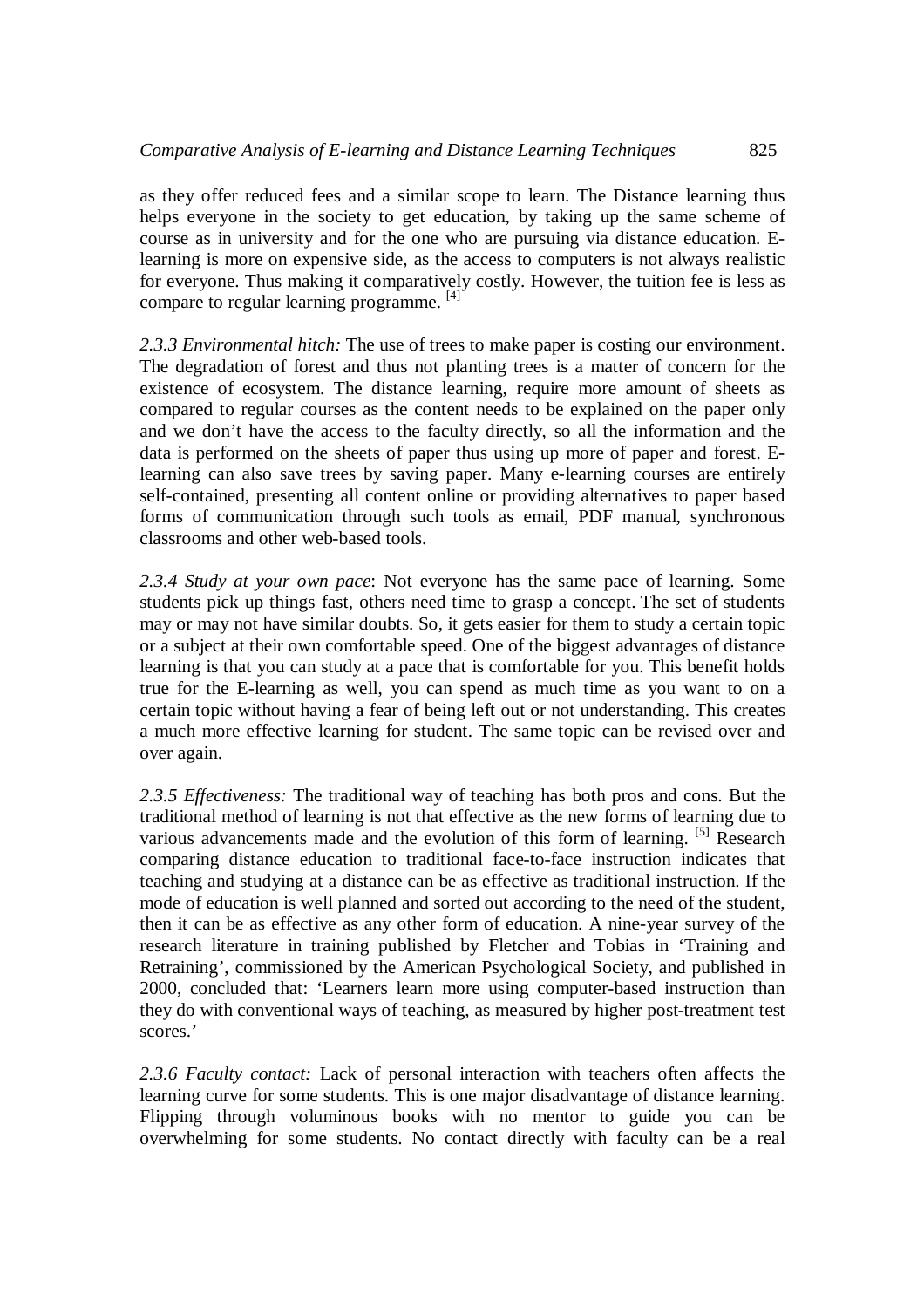disadvantage to the students. As, they don't have anyone to contact to directly for the doubts. Thus they don't have any help of the teacher.  $\frac{16}{1}$  However, if there is a LMS with teacher, it makes the teaching interesting, we have a mentor as well and an interactive way of learning things which can make our work easier and quicker.

*2.3.7 Discipline:* Distance and e-learning requires certain level of discipline and punctuality. One should not get distracted to social networking pleasure net surfing while e-study.

## **3. RECOMMENDATIONS**

The number of students are increasing at an alarming rate, thus to provide quality education to them is a major cause of concern. So there needs to be some amendments that need to be made to impart quality education to almost everyone possible.

3.1) Awareness: there is not much of an awareness regarding the insemination of distance and e-learning modes. There should be more advertising and publicity of these types of courses.

3.2) Accessibility: the Provision of contact centres, web class centres and faculty interaction units should be accessible as far as possible regardless of geographic or demographic barriers.

3.3) Infrastructure: Proper access to internet with requisite bandwidth, configured computers, must be provided.

3.4) Language Barrier: This is also a major issue that needs to be resolved, especially in a diverse country like India where everybody does not share the same mother tongue. Language should not be a criterion to judge the learning process and knowledge. So the courses must be in multiple languages.

3.5) Availability of Resource Person: To clear doubts and queries one needs a teacher or resource person. There needs to be proper timing and accessibility to get the doubts cleared. Online guidance is an alternative solution to this problem.

#### **4. CONCLUSIONS**

It can be concluded that both distance learning and e-learning can be effective modes of education, especially in a vastly growing population like India. Both have their pros and cons in dissemination and hence a hybrid of traditional and such innovative forms of educational methodology should be adopted and the usage of technology ion education should be effectively maximized.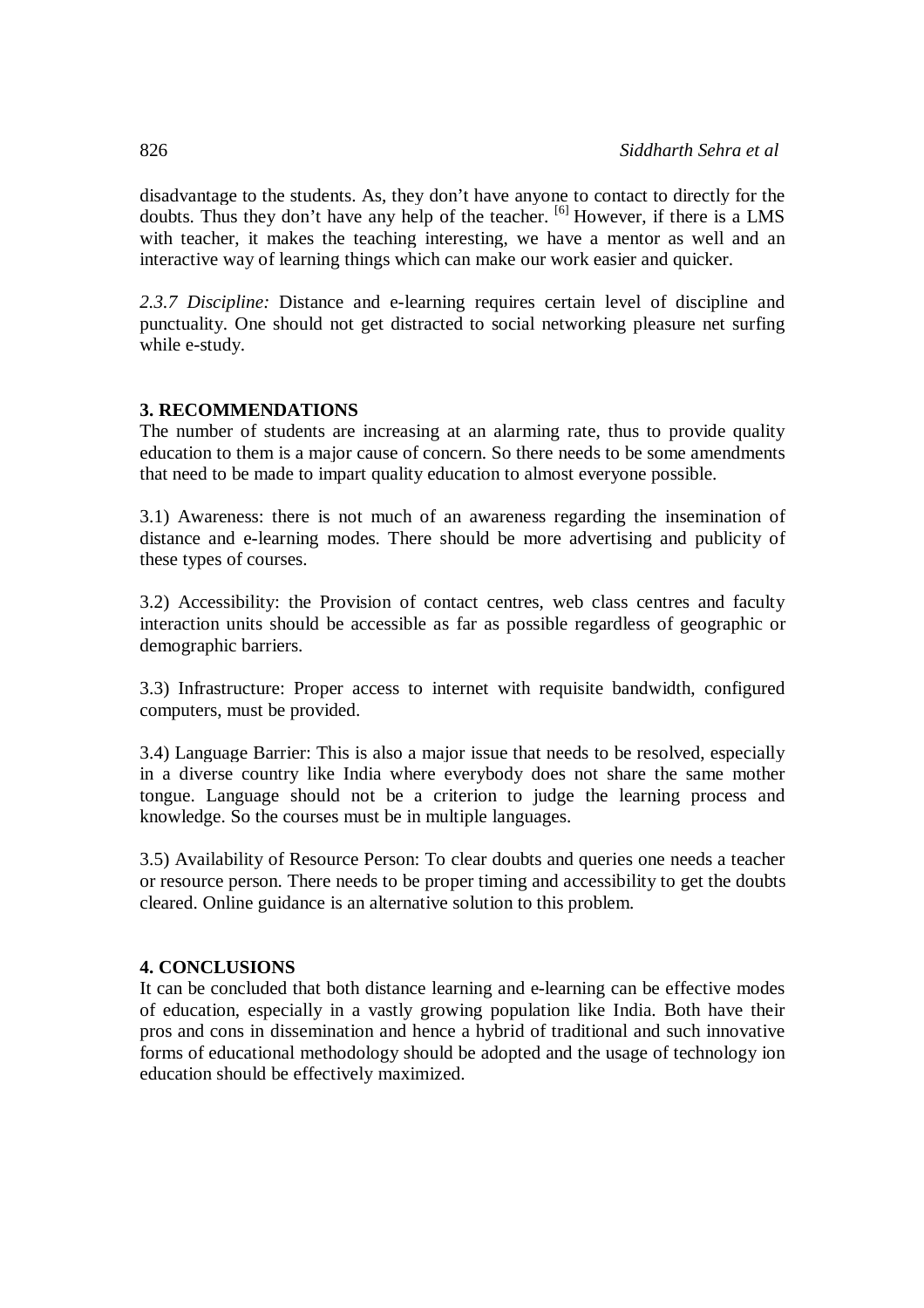#### **5. REFERENCES**

- [1] Aleksandra et al., (2011) E-Learning personalization based on hybrid recommendation strategy and learning style identification, Computers & Education, Volume 56, Issue 3, April 2011, pp 885–899
- [2] Anna Wong et al., (2012) Cognitive load theory, the transient information effect and e-learning Learning and, Instruction, Volume 22, Issue 6, pp 449– 457
- [3] Bradford S. Bell. and Jessica E. Federman (2013). "E-learning in Postsecondary Education." The Future of Children (2013): 165-185.
- [4] Jen-Her et al., (2010) A study of student satisfaction in a blended e-learning system environment, Computers & Education, Volume 55, Issue 1, August 2010, pp 155–164
- [5] Joi L. Moore et al., (2011) e-Learning, online learning, and distance learning environments: Are they the same? The Internet and Higher Education, Volume 14, Issue 2, March 2011, pp 129–135
- [6] Shu-Sheng Liaw et al., (2013) Perceived satisfaction, perceived usefulness and interactive learning environments as predictors to self-regulation in e-learning environments, Computers & Education, Volume 60, Issue 1, January 2013, pp 14–24